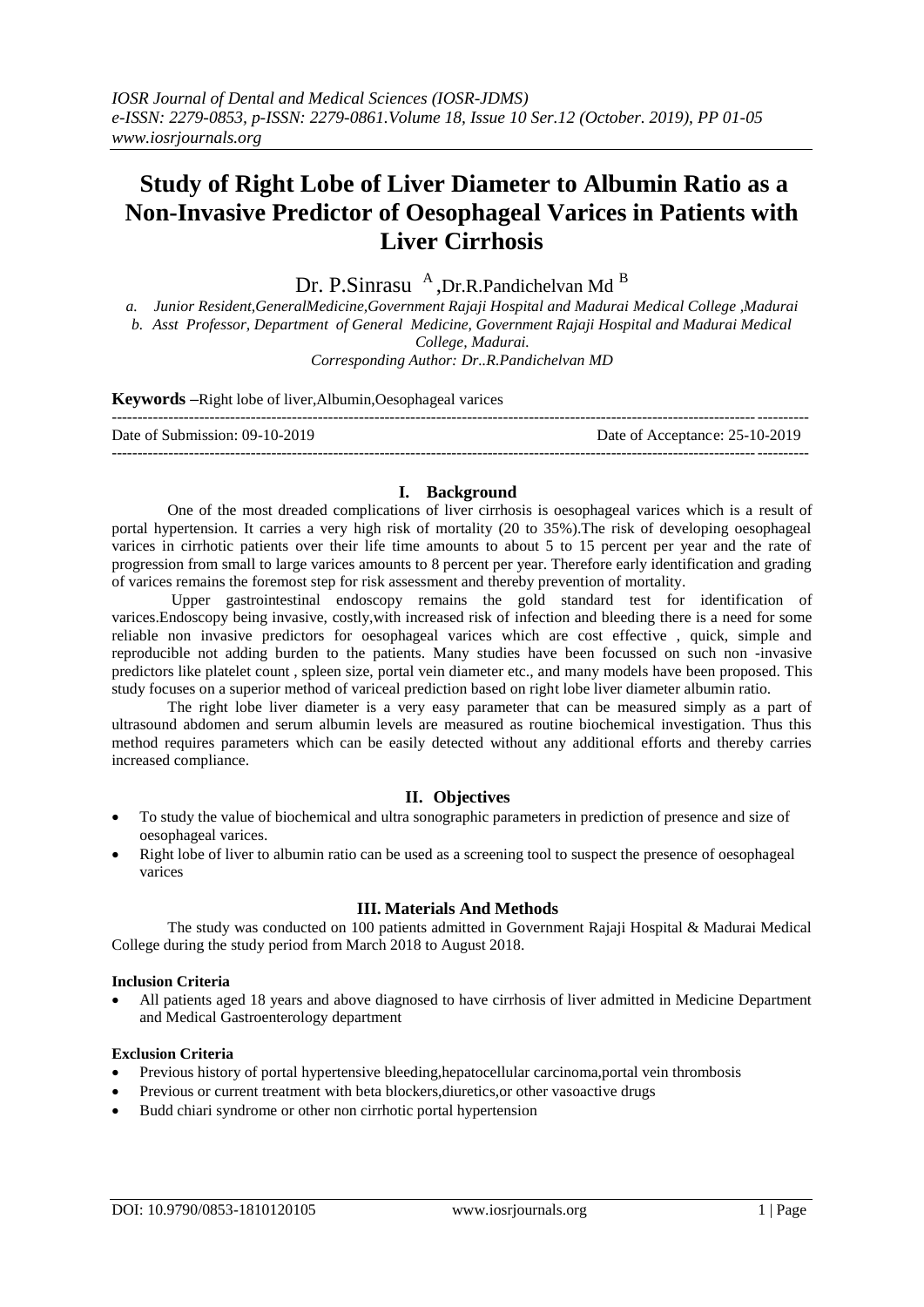# **DATA COLLECTION:**

Informed consent will be obtained from all patients/attenders to be enrolled for the study. In all the patients relevant information will be collected in a predesigned proforma. The patients are selected based on clinical examinations and biochemical tests.

# **LABORATORY INVESTIGATIONS**

- a) Complete Hemogram
- b) Liver function test
- c) Serum electrolyte
- d) Serum albumin,globulin
- e) Prothrombin time
- f) Viral markes

#### **IMAGING STUDIES**

a) Ultra sonograph

#### **DESIGN OF STUDY:**

Prospective study

#### **PERIOD OF STUDY:** 6 MONTHS

# **COLLABORATING DEPARTMENTS:**

DEPARTMENT OF PATHOLOGY and DEPARTMENT OF BIOCHEMISTRYand DEPARTMENT OF RADIODIAGNOSIS

# **ETHICAL CLEARANCE**: Obtained

#### **CONSENT**: Individual written and informed consent.

**ANALYSIS**: The collected data will be entered in Microsoft Excel spreadsheet and analyzed using Statistical Package for Social Sciences (SPSS) version 17

#### **CONFLICT OF INTEREST**: NIL **FINANCIAL SUPPORT**: SELF

# **IV. Results**

| <b>TABLE 1: AGEWISE DISTRIBUTION</b> |  |  |
|--------------------------------------|--|--|
| <b>NUMBER OF CASES</b>               |  |  |
|                                      |  |  |
|                                      |  |  |
| 36                                   |  |  |
| 100                                  |  |  |
|                                      |  |  |

#### **TABLE 2:** GENDER WISE DISTRIBUTION

| ___<br>_______<br>__<br>____<br>_____ |                    |  |
|---------------------------------------|--------------------|--|
| <b>SEX</b>                            | <b>NO OF CASES</b> |  |
| Male                                  | 90                 |  |
| Female                                | $\sim$<br>10       |  |
| Total                                 | 100                |  |

#### **TABLE 3:** DISTRIBUTION WITH RESPECT TO ETIOLOGY

| <b>ETIOLOGY</b>    | NO.OF CASES |
|--------------------|-------------|
| <b>ALCOHOL</b>     | 56          |
| <b>AUTOIMMUNE</b>  |             |
| <b>CRYPTOGENIC</b> |             |
| VIRAL              | 32          |
| <b>WILSON</b>      |             |
| Total              | 100         |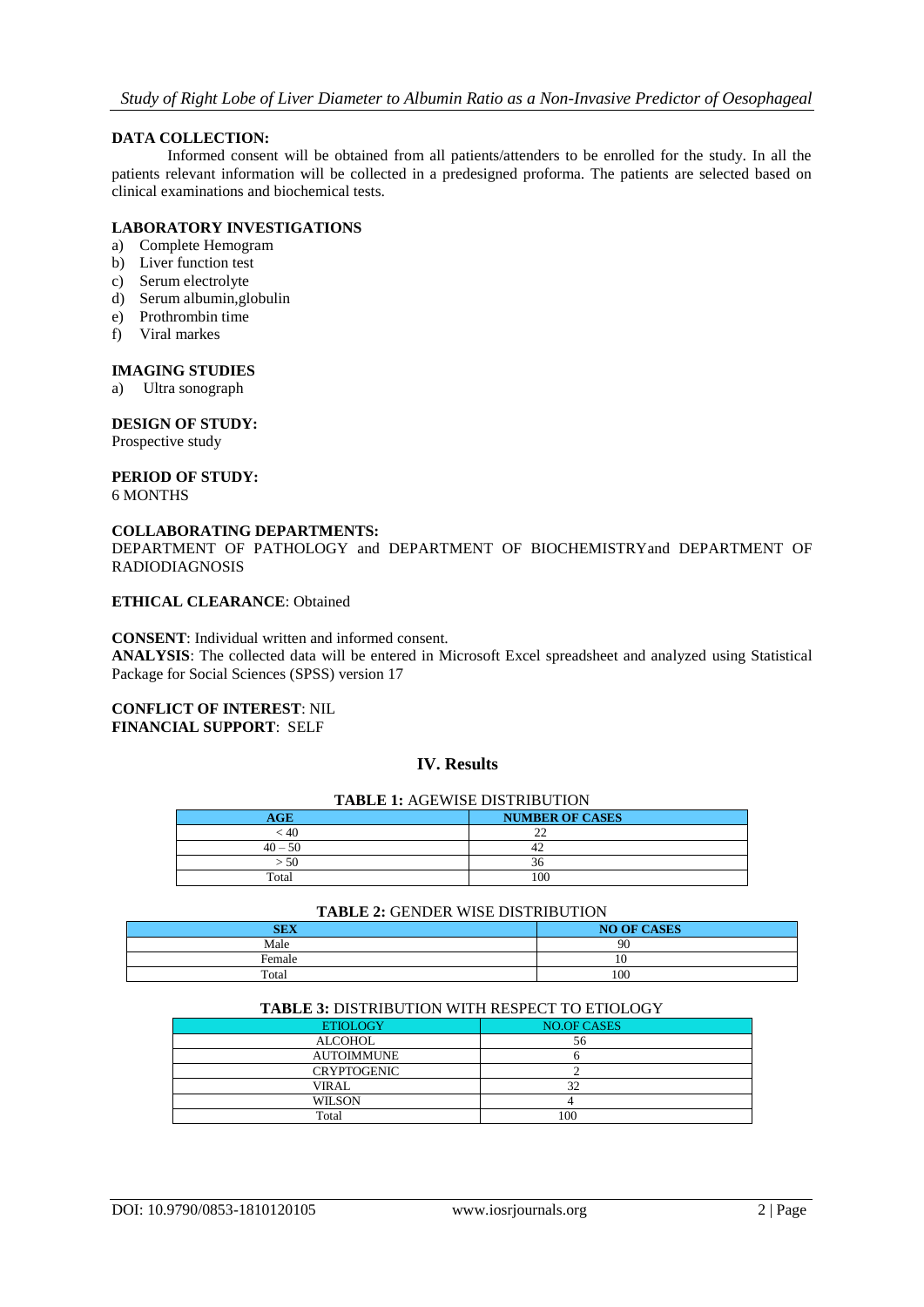| 1.1000 1.001\0.11 DIDI\0.01 1.1000 |                    |  |
|------------------------------------|--------------------|--|
| <b>SERUM.BILIRUBIN</b>             | <b>NO OF CASES</b> |  |
|                                    |                    |  |
| 7 - Գ                              | 48                 |  |
|                                    |                    |  |
| Total                              | 100                |  |

#### **TABLE 5:** SERUM ALBUMIN VALUES

| <b>ALBUMIN</b> | NO OF CASES     |  |
|----------------|-----------------|--|
|                |                 |  |
| - 4            |                 |  |
|                |                 |  |
| Total          | 10 <sup>c</sup> |  |

#### **TABLE 6:** DISTRIBUTION BASED ON CHILD PUGH

| <b>CHILD PUGH</b> | <b>NO OF CASES</b> |  |  |
|-------------------|--------------------|--|--|
|                   | $\Delta$<br>э      |  |  |
|                   | $\sim$<br>J)       |  |  |
|                   |                    |  |  |
| Total             | 100                |  |  |

# **TABLE 7:** DISTRIBUTION BASED ON RIGHT LOBE LIVER DIAMETER

| <b>RIGHT LOBE OF LIVER</b> | <b>NO OF CASES</b> |  |
|----------------------------|--------------------|--|
|                            |                    |  |
| $9 - 11$                   |                    |  |
|                            |                    |  |
| Total                      | $\Omega$           |  |

#### **TABLE 8:** RATIO (F/H) INTERPRETATION

| <b>NO OF CASES</b><br>RATIO(F/H) |     |  |
|----------------------------------|-----|--|
|                                  | 38  |  |
|                                  |     |  |
| Total                            | 100 |  |

#### **TABLE 9:** VARICEAL GRADE WISE DISTRIBUTION

| <b>VARICEAL GRADE</b> | <b>NO OF CASES</b> |
|-----------------------|--------------------|
|                       |                    |
|                       |                    |
|                       | 41                 |
| <b>TTT</b><br>ш       |                    |
| Total                 | 100                |
|                       |                    |

### **TABLE 10:** VARICEAL GRADE VS RT LOBE LIVER DIAMETER

| <b>VARICEAL GRADE VS RT LOBE LIVER</b> |       |    |          |
|----------------------------------------|-------|----|----------|
| variceal grade vs rt lobe liver        | Mean  | SD | p' value |
|                                        | 10.54 |    |          |
|                                        | 9.74  |    |          |
|                                        | 10.32 |    |          |
|                                        | 10.81 |    | 0.033    |

For those with grade 3 varices when compared with right lobe liver diameter the standard deviation obtained is 1.42 which corresponds to a p value of 0.033 which is significant. It proves that there is direct correlation between right lobe liver diameter and oesophageal varices.

# **TABLE 11:** VARICEAL GRADE VS RATIO(F/H)

| <b>VARICEAL GRADE VS RATIO(F/H)</b> |      |           |                                       |  |  |
|-------------------------------------|------|-----------|---------------------------------------|--|--|
| variceal grade vs Ratio (F/H)       | Mean | <b>SD</b> | value                                 |  |  |
|                                     | 2.98 | 0.52      |                                       |  |  |
|                                     | 5.14 | 0.59      |                                       |  |  |
|                                     | 6.28 | 1.05      |                                       |  |  |
|                                     | 7.96 | 1.34      | $< \hspace{-0.00000.0000000000000000$ |  |  |

For those with grade 3 varices when compared to F/H ratio with a mean value of 7.96 the standard deviation obtained is 1.34 which corresponds to the p value of <0.001which is significant.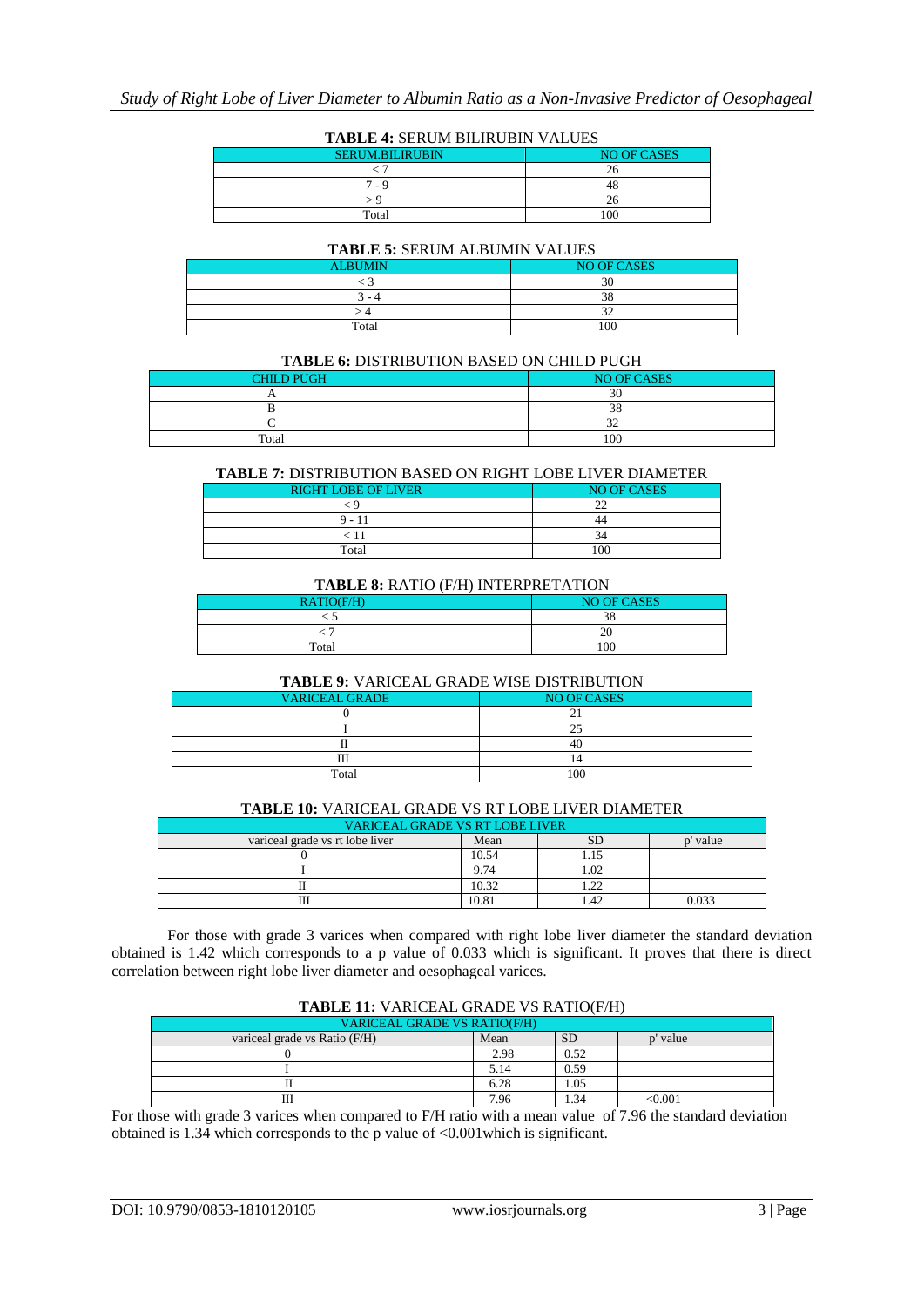| TABLE 12: VARICEAL GRADE VS BILIRUBIN |      |      |                 |  |
|---------------------------------------|------|------|-----------------|--|
| <b>VARICEAL GRADE VS BILIRUBIN</b>    |      |      |                 |  |
| variceal grade vs sr bilirubin        | Mean |      | value           |  |
|                                       | 7.35 | 2.27 |                 |  |
|                                       | 8.40 | 2.13 |                 |  |
|                                       | 8.45 | 1.86 | 0.164           |  |
|                                       | 7.76 | 1.55 | Not significant |  |

#### **TABLE 12:** VARICEAL GRADE VS BILIRUBIN

# **TABLE13:** VARICEAL GRADE VS ALBUMIN

| VARICEAL GRADE VS ALBUMIN |      |           |                 |  |
|---------------------------|------|-----------|-----------------|--|
| variceal grade vs albumin | Mean | <b>SD</b> | ' value         |  |
|                           | 3.64 | 0.75      |                 |  |
|                           | 3.54 | 0.93      |                 |  |
|                           | 3.66 | 0.66      | 0.151           |  |
| Ш                         |      | 0.98      | Not significant |  |

#### **TABLE 14:** CORRELATION BETWEEN VARICEAL GRADE VS RATIO (F/H)

| <b>CORRELATION BETWEEN VARICEAL GRADE VS RATIO (F/H)</b> |      |      |          |  |  |
|----------------------------------------------------------|------|------|----------|--|--|
| variceal grade vs Ratio (F/H)                            | Mean |      | p' value |  |  |
|                                                          | 2.98 | 0.52 |          |  |  |
|                                                          | 5.14 | 0.59 |          |  |  |
|                                                          | 6.28 |      |          |  |  |
|                                                          | 7.96 |      | ≤0.001   |  |  |

#### LIMITATIONS

a) It is a small scale study.

b) Long term follow up is not done.

c) Liver biopsy which is gold standard for diagnosis of cirrhosis has not beendone.

## **V. Discussion**

Among the study population of 100, about 42% belong to the age group of 40 to 50. Among 100, there were 90 male and 10 females. In this study , Alcoholism is the most common etiology contributing about 56% which is followed by viral 32%. The serum bilirubin values of most patients about 48% lie between 7-9 mg/dl. Serum albumin levels of most of the patients about 38% fall between 3-4 g/dl. About 38% fall under category B of Child Pugh classification. The right lobe liver diameter of about 44% of patients fall between 9-11cm.

The F/H ratio of about 42% of patients falls within 5-7. About 40% of the study population have been found to have grade 2 varices. The standard deviation of the study population of 42% whose values fall with within F/H ratio of 5-7 is found to be 1.36. For those with grade 3 varices when compared with right lobe liver diameter the standard deviation obtained is 1.42 which corresponds to a p value of 0.033 which is significant.

It proves that there is direct correlation between right lobe liver diameter and oesophageal varices. For those with grade 3 varices when compared to F/H ratio with a mean value of 7.96 the standard deviation obtained is 1.34 which corresponds to the p value of <0.001which is significant.

The correlation coefficient is found to be 0.86 which is a good correlation. The right lobe liver diameter is a very easy parameter that can be measured simply as a part of ultrasound abdomen and serum albumin levels are measured as routine biochemical investigation.

Thus this method requires parameters which can be easily detected without any additional efforts and there by increases compliance.

#### **VI. Conclusions**

Higher grades of oesophageal varices was noted with higher right lobe of liver diameter to albumin ratios. Thus the Right lobe of liver to albumin ratio can be used as a screening tool to diagnose the presence of oesophageal varices.Hence, this can identify subset of patients who require prophylactic endoscopic management. Therefore, this reduces the economic burden on the patients and reduces the cost of management

#### **References**

- [1]. Merli M, Nicolini G, Angeloni S, Rinaldi V, De Santis A, Merkel C, Attili AF, Riggio O. Incidence and natural history of small esophageal varices in cirrhotic patients. J Hepatol. 2003; 38:266-272.
- [2]. Nevens F, Bustami R, Scheys I, Lesare E, Fevery J. Variceal pressure is a factor predicting the risk of a rst variceal bleeding: a prospective cohort study in cirrhotic patients. Hepatology. 1998; 27:15-19.
- [3]. Merkel C, Zoli M, Siringo S, van Buuren H, Magalotti D, Angeli P, et al.
- [4]. Prognostic indicators of risk for rst variceal bleeding in cirrhosis: a multicenter study in 711 patients to validate and improve the North Italian Endoscopic Club (NIEC) index. Am J Gastroenterol 2000; 95: 2915-2920.
- [5]. D"Amico G, L Pagliaro. -e clinical course of portal hypertension in liver.